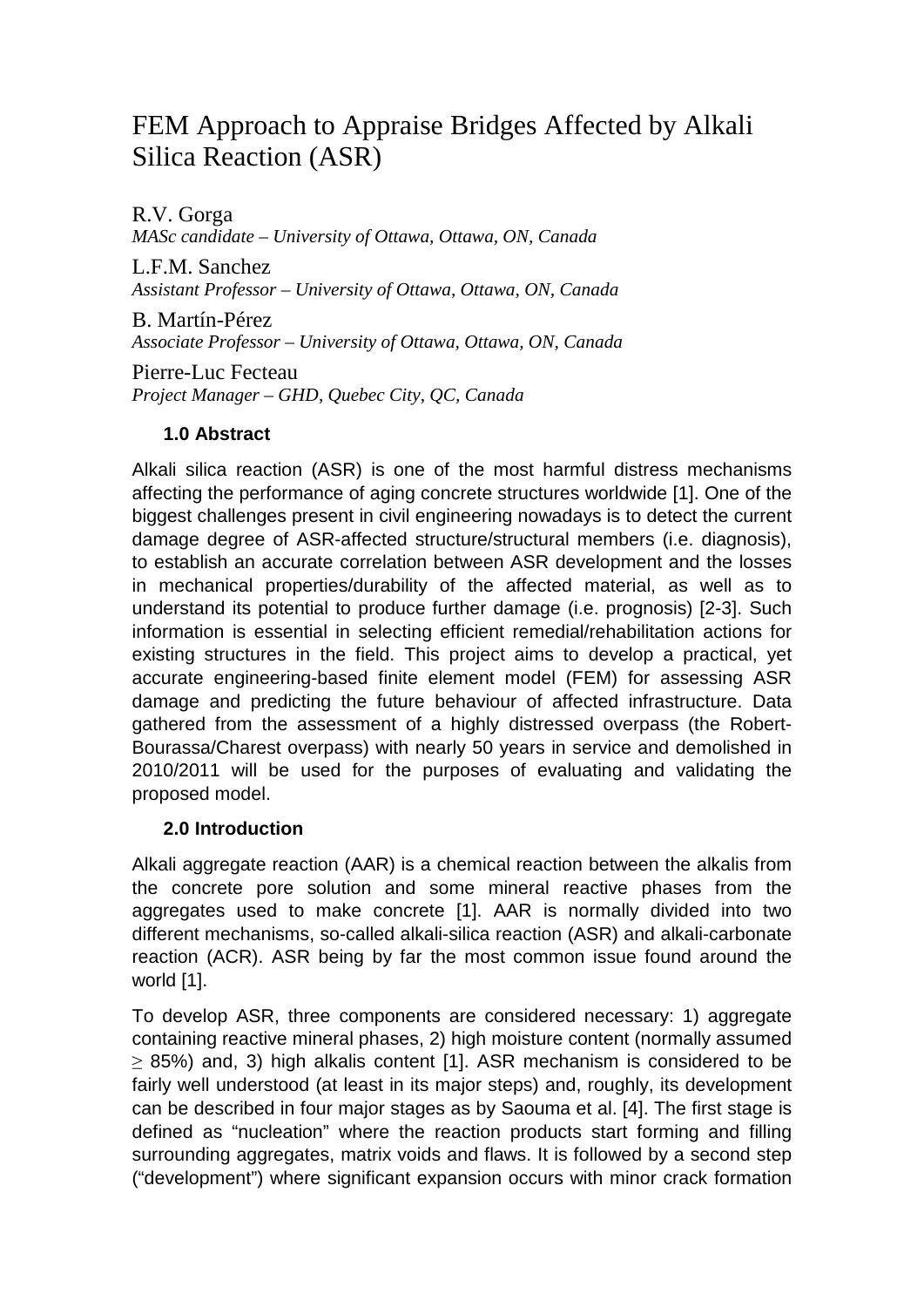[4]. Then, a third stage ("acceleration") takes place with the presence of important crack formation. Finally, the fourth and last stage is defined as "deterioration" (which could also be called deceleration phase), during which severe damage is found as well as a levelling off trend of ASR expansion, which might likely be caused by leaching (often found in laboratory testing procedures) or theoretical completion of the reactive mineral forms within the aggregates.

Moreover, it is well established that ASR damage in real concrete structures/structural members is influenced by a number of different parameters such as location, exposure conditions, etc. [1, 5]. Generally, greater damage is found in exposed sites compared to non-exposed sites as well as in locations closer to the member's surface, compared to the member's core [5].

Modeling the resulting expansions and damage generated by ASR is quite complex, yet necessary to obtain accurate predictions of the structural responses of distressed concrete members. To be efficient and reliable, models should take into account both the chemical and physical aspects of the reaction. Several ASR models were developed over the past decades to predict expansion and damage at the material (microscopic models) or the structural scales (macroscopic models). However, these either neglect or overemphasize the critical physicochemical parameters of the reaction. Respectively, this leads the models either to become incapable of assessing the distress mechanism properly or to become too complex, requiring heavy computer programing/ processing and, more importantly, the need to "fit" some of the variables with literature data or non-technical guesses. This, unfortunately, tends to make the models less useful and attractive for the engineering community. Therefore, a new simple yet reliable engineering based approach using FEM is developed and validated to assess ASR affected bridges.

The ASR macro-model was developed using a FEM software. This method was selected because it is a very well-established approach, able to evaluate structures/structural members presenting complex geometry types, material properties and loading conditions, especially in cases where analytical solutions don't exist or are too time consuming.

However, before modeling it was necessary to develop an equation capable of representing the overall estimated expansion caused by ASR. Several parameters are known to affect the chemical reaction and those considered the most important were used in the development of the input equation. This equation proposes adjustment coefficient for Larive`s equation [5] in order to simulate the non-linear ASR free expansion and the consequent mechanical properties losses (compressive strength, tensile strength and modulus of elasticity). The five parameters considered as input on the current proposed model are: a) concrete expansion potential and characteristics (i.e. aggregate nature (i.e. lithotype), aggregate type (i.e. coarse, fine or coarse and fine); b) alkali content of the mix; c) moisture, d) temperature and e) exposure level. Both moisture and temperature values are allowed to vary over time, which allows the user to estimate what the regional behaviour of the structure would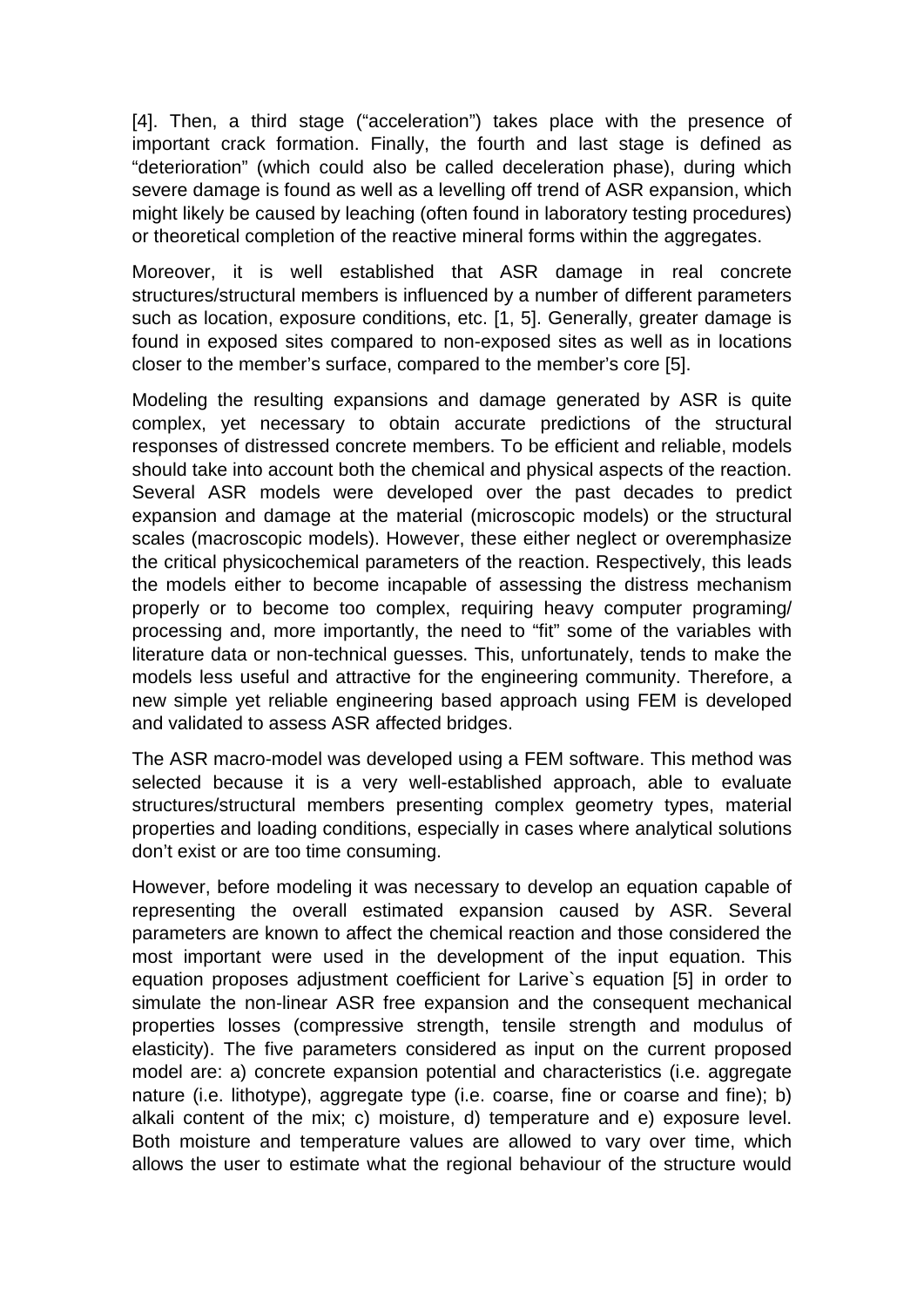be and consequently improve the simulation. All these parameters were taken into consideration by applying and modifying Larive's equation [5] as an imposed expansion level (i.e. strain) to the structure. The equation is presented below, where  $\tau_c$  is the characteristic time,  $\tau_l$  is the latency time and  $\varepsilon^{\infty}$  is the maximum expansion (final strain).

$$
\varepsilon(t,\theta) = \frac{1 - e^{-\frac{t}{\tau_c}}}{1 + e^{-\frac{(t-\tau_l)}{\tau_c}}} \times \varepsilon^{\infty}
$$

This equation was selected since it represents a time-dependent ASR behaviour as a function of the final expansion level (i.e. expansion expected to happen at t=∞). As illustrated above, it is possible to account for the four main stages of the reaction described in 2.0.

Three different validations are proposed to establish the accuracy of the approach. First of all, the selected material model (i.e. concrete damaged plasticity) was used to analyze 6 beams [6] with different longitudinal reinforcement ratios, transverse reinforcement ratios and spans. Based on these analyses it was possible to prove that the proposed model is able to accurately capture the non-linear behaviour of reinforced concrete members.

Next, the ASR expansion was validated by modeling ASR affected push-off specimens tested by Sanchez et al. (2017) [7] while investigating the influence of ASR in the shear capacity of concrete members. Different transverse reinforcement ratios were used, which validated the proposed ASR input expansion curve and the anisotropic stress-state dependency of the reaction, as proposed by Gautam et al. (2017) [8]. Figure 01 shows the surface cracking pattern found for one of the specimens containing 2 stirrups.



**Figure 01 – Push-off Specimen – 2 Stirrups Case – Surface Cracking Pattern on the Left and Core Cracking Pattern on the Right**

Lastly, a highly ASR distressed reinforced concrete structure (Robert-Bourassa/Charest overpass – RBC, Figure 03), presenting severe damage signs over nearly 50 years in service, was used as the main validation for the proposed model. It was selected because a number of detailed evaluations (i.e. visual inspection, mechanical, microscopic and residual expansion assessment, displacement measurements, etc.) were performed over the years before its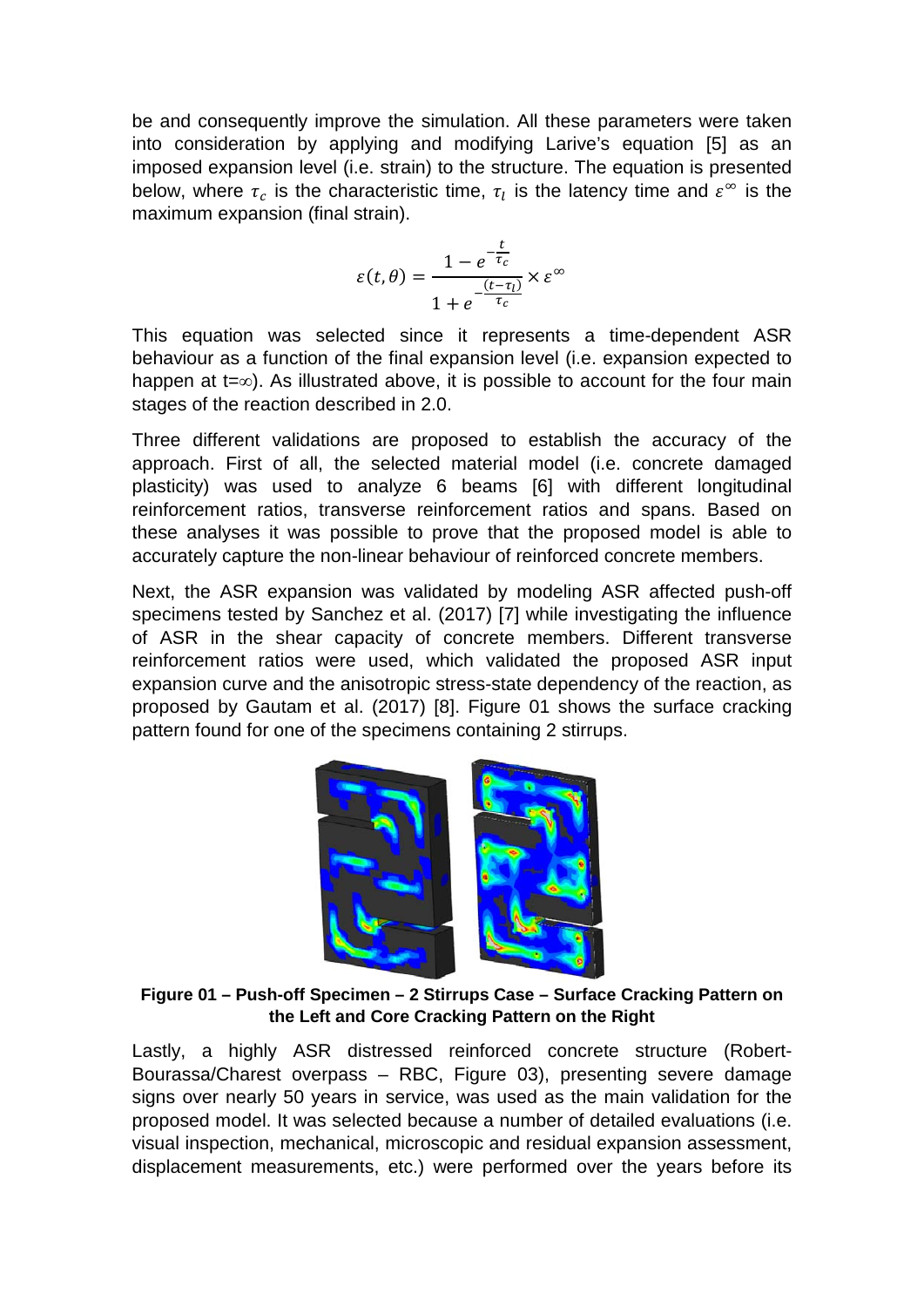demolition in 2010/2011. Thus, data gathered from the prior mentioned analyses was used to test and validate the proposed ASR macro-model.

Additionally, the model is currently being modified to be able to assess massive (dam) structures affected by ASR as the main topic of a research OCE-NSERC/Engage grant with the private sector company GHD. The most important additional aspects influencing the ASR expansion are the effect of reduced leaching due to the size of the structure on the reaction rate and the residual thermal stresses (as well as the temperature gradients over time) generated by the heat of hydration of cement.



**Figure 02 – RBC Overpass (Picture on the Left and FE Model on the Right)**

## **3.0 References**

[1] FOURNIER B, BÉRUBÉ A. **Alkali-aggregate reaction in concrete: a review of basic concepts and engineering implications.** Can. J. Civ. Eng., vol. 27(2), pp.167–91, 2000.

[2] SANCHEZ L. F. M. **Contribution to the assessment of damage in aging concrete infrastructures affected by alkali-aggregate reaction.** PhD thesis. Laval University, department of geology and geological engineering; 2014.

[3] SANCHEZ L. F. M., FOURNIER B., JOLIN M., BASTIEN J., MITCHELL D. **Practical use of the Stiffness Damage Test (SDT) for assessing damage in concrete infrastructure affected by alkali-silica reaction.** Construction and Building Materials, vol.125, pp.1178–1188, 2016.

[4] SAOUMA, V. E.; MARTIN, R. A.; HARIRI-ARDEBILI, M. A.;KATAYAMA, T. **A mathematical model for the kinetics of the alkali-silica chemical reaction.** University of Colorado, 2015.

[5] LARIVE, C., **Apports Combinés de l'Experimentation et de la Modélisation à la Comprehension del'Alcali-Réaction et de ses Effets Mécaniques** (PhD thesis) Laboratoire Central des Ponts et Chaussées, Paris, 1998.

[6] VECCHIO F. J., SHIM W. **Experimental and Analytical Reexamination of Classic Concrete Beam Tests**. Journal of Structural Engineering ASCE, March 2004.

[7] SANCHEZ L. F. M., FOURNIER B., BASTIEN J., MITCHELL D., **Assessment of structures subjected to concrete degradation.** ASCET Report, Université Laval & McGill University, Quebec, Canada, 2016.